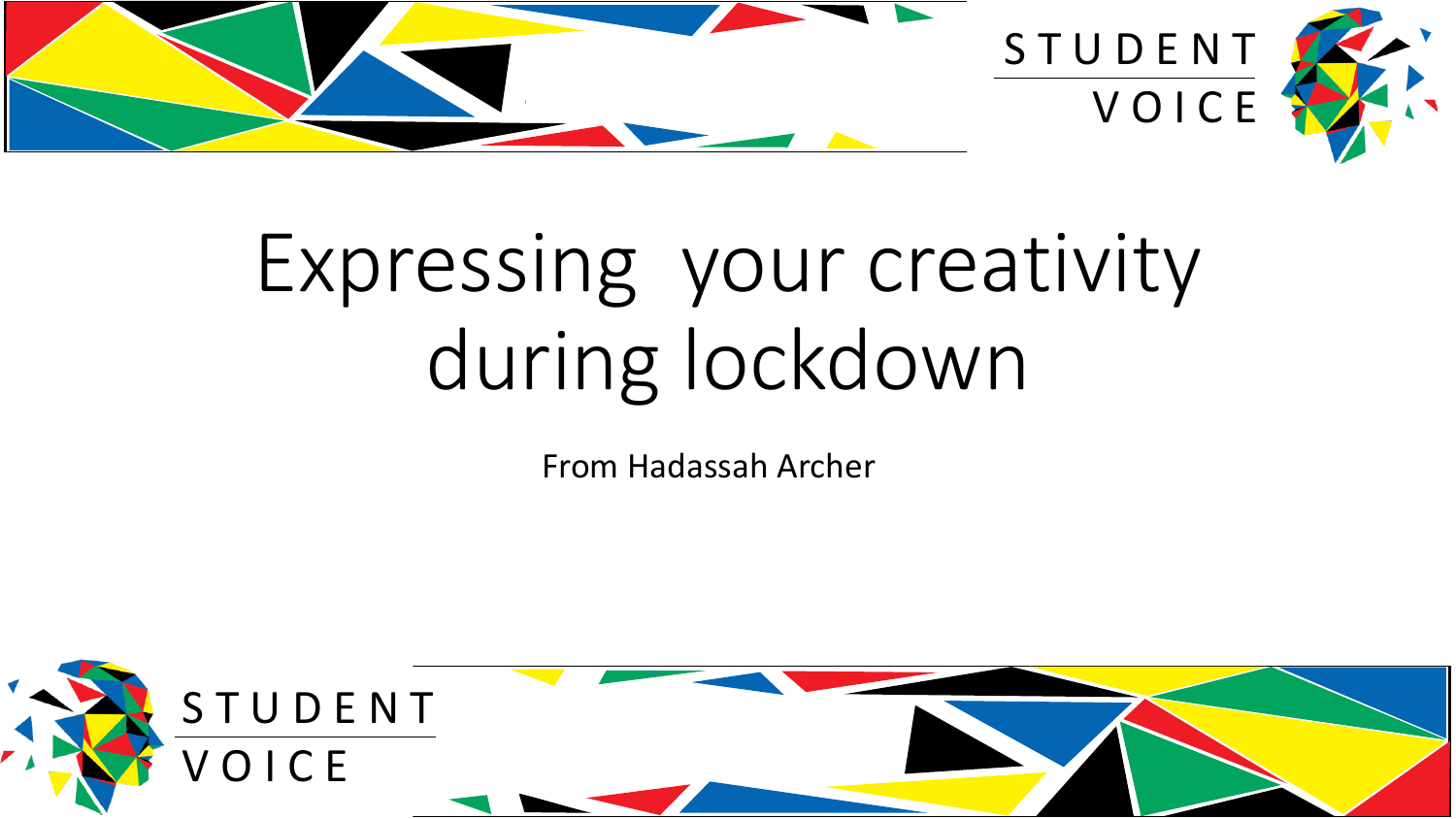## How lockdown can affect your mental health



Being stuck in the same environment day after day can really affect your mental health. Whether that be because

- You can't leave your house
- You can't spend time with outside family and friends
- Or you simply can't communicate with the outside world

Hopefully, these creative activities can help you and your family during lockdown.

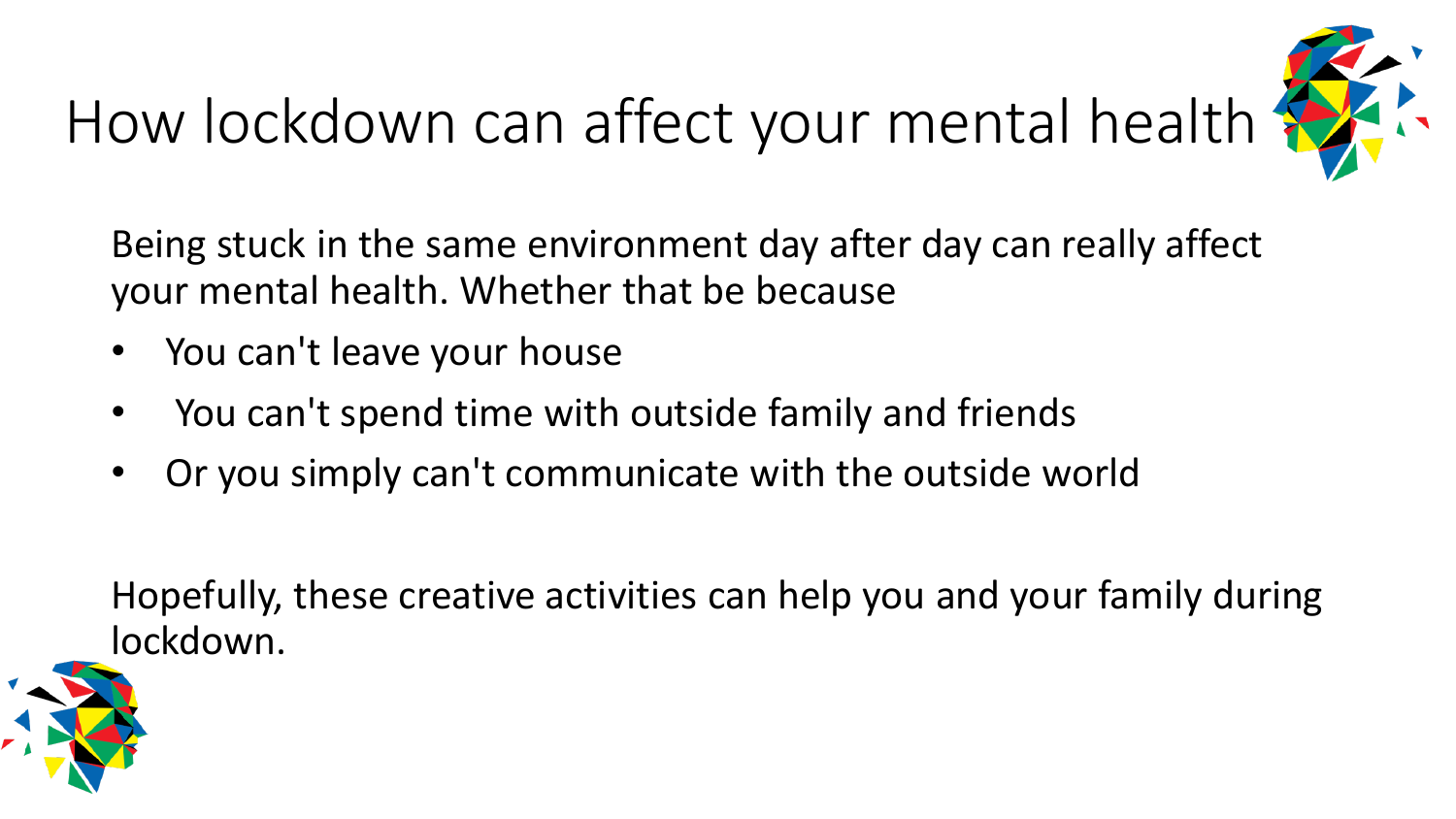## Creative activities for lockdown

During these times it's important to stay creative. Being creative can help deal with stress and its vital that you take time for yourself during the day.

Being creative doesn't always mean doing Art you could

- Bake
- Redecorate
- **Crafts**
- **Writing stories**



S T U D E N T

V O I C E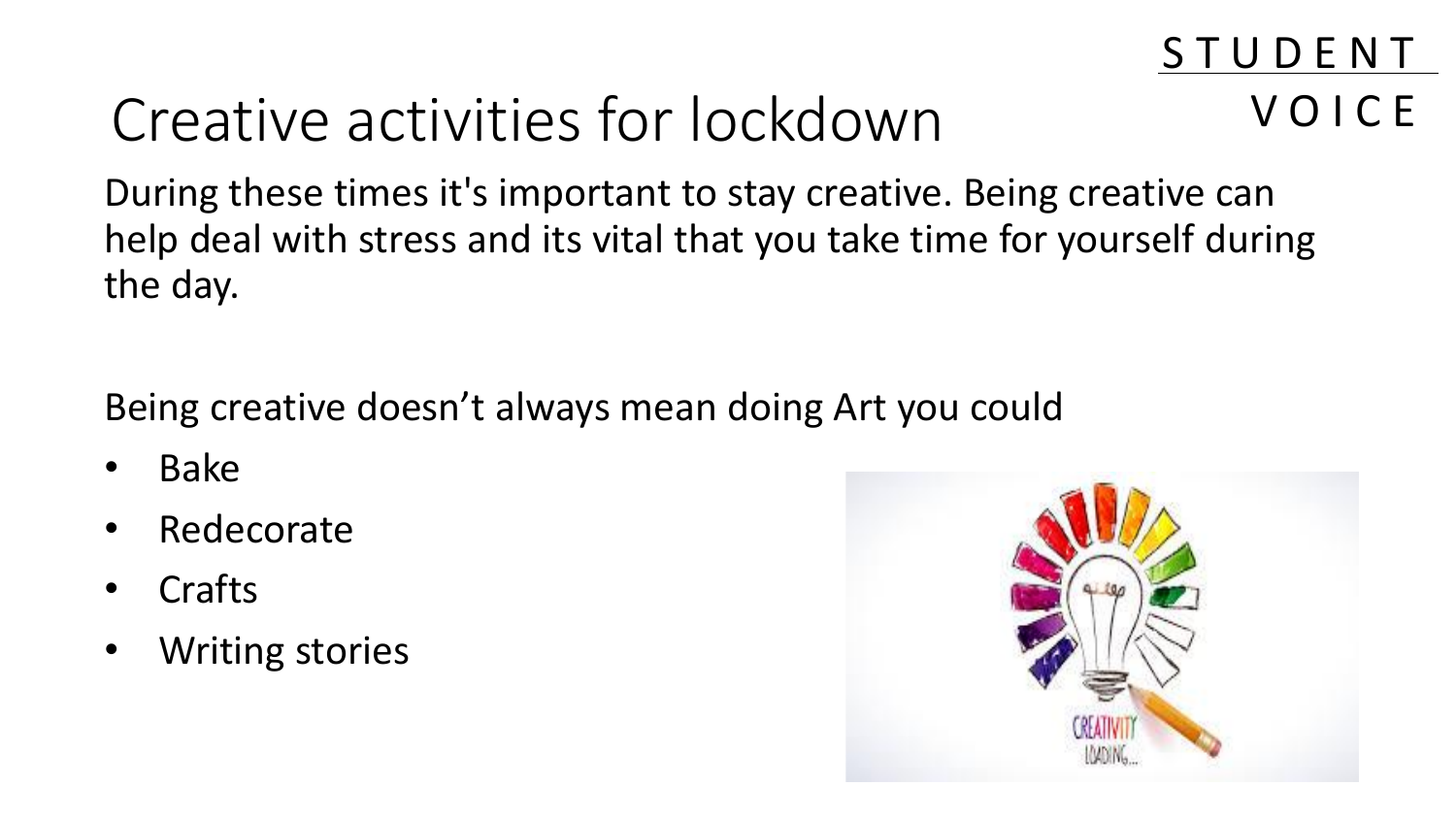

## Take time out for yourself



Getting creative/active can be great but you also must make sure that you find the time to just sit back and relax. Being a student during lockdown can be quite overwelming, so just being able to stop and breathe can be helpful.